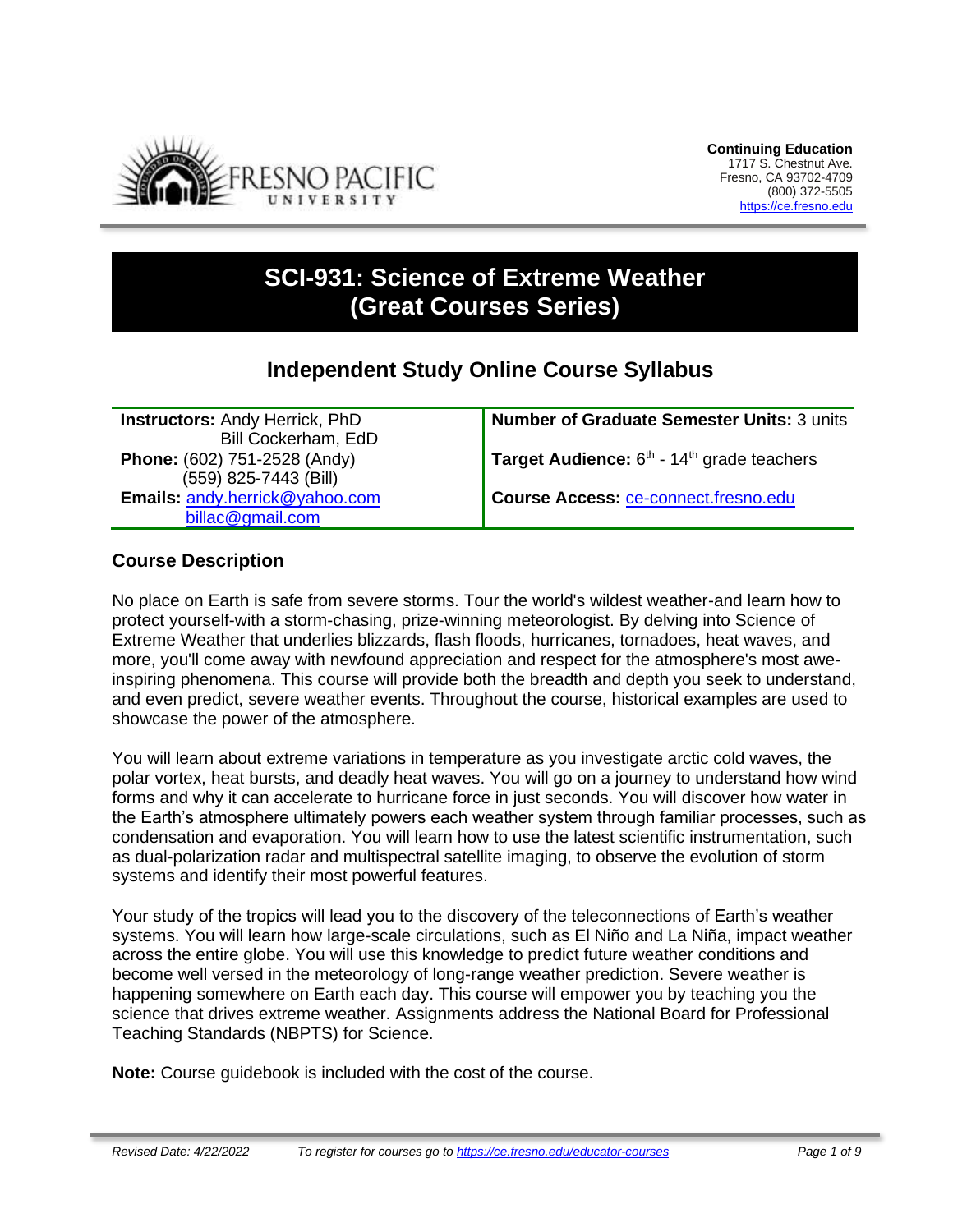## **Required Texts and Course Materials**

**Course Guidebook:** Snodgrass, E. R. (2016). The Science of Extreme Weather. The Teaching Company.

**Online Resources:** Relevant online resources that support the course content and encourage further investigation will be available throughout the course assignments. Active hyperlinks are utilized throughout the course and will link to the appropriate information when clicked. These include videos, podcasts, worksheets, online activities, journal articles and other resources.

**Moodle:** Moodle is a web-based learning management system used to support flexible teaching and learning in both face-to-face and distance courses (e-learning). [https://moodle.org](https://moodle.org/) // <https://moodle.org/demo> // [https://docs.moodle.org](https://docs.moodle.org/)

## **Course Dates**

Self-paced; students may enroll at any time and take up to one year, from the date of registration, to complete assignments. Students may complete assignments in no less than three weeks for a 3 unit course (one week per unit).

## **National Standards Addressed in This Course**

## **National Board for Professional Teaching Standards (NBPTS)**

[\(http://www.nbpts.org/standards-five-core-propositions/\)](http://www.nbpts.org/standards-five-core-propositions/)

First published in 1989 and updated in 2016, *[What Teachers Should Know and Be Able to Do](http://www.accomplishedteacher.org/)* articulates the National Board's Five Core Propositions for teaching. The Five Core Propositions comparable to medicine's Hippocratic Oath — set forth the profession's vision for accomplished teaching. Together, the propositions form the basis of all National Board Standards and the foundation for National Board Certification. Course assignments have been designed so students can demonstrate excellence against these professional teaching standards whenever possible.

- Proposition 1: Teachers are committed to students and their learning
- Proposition 2: Teachers know the subject they teach and how to teach those subjects to students
- Proposition 3: Teachers are responsible for managing and monitoring student learning
- Proposition 4: Teachers think systematically about their practice and learn from experience
- Proposition 5: Teachers are members of learning communities

## **NBPTS Science Standards (SS-HS)**

[\(http://www.nbpts.org/wp-content/uploads/EAYA-SCIENCE.pdf\)](file:///C:/Users/ath92/Dropbox/CE%20Shared%20Folder/__SCI-%23%23%23%20-%20Science%20of%20Extreme%20Weather/(http:/www.nbpts.org/wp-content/uploads/EAYA-SCIENCE.pdf))

The National Board for Professional Teaching Standards (NBPTS) has organized the standards for accomplished teachers of science subjects into the following nine standards. The standards have been ordered to facilitate understanding, not to assign priorities. They each describe an important facet of accomplished teaching; they often occur concurrently because of the seamless quality of accomplished practice. These standards serve as the basis for National Board Certification in science.

#### NBPTS Science Standards

• **Standard I**: Understanding Students: Accomplished science teachers continuously seek to understand their students, and they use this knowledge to enhance student learning.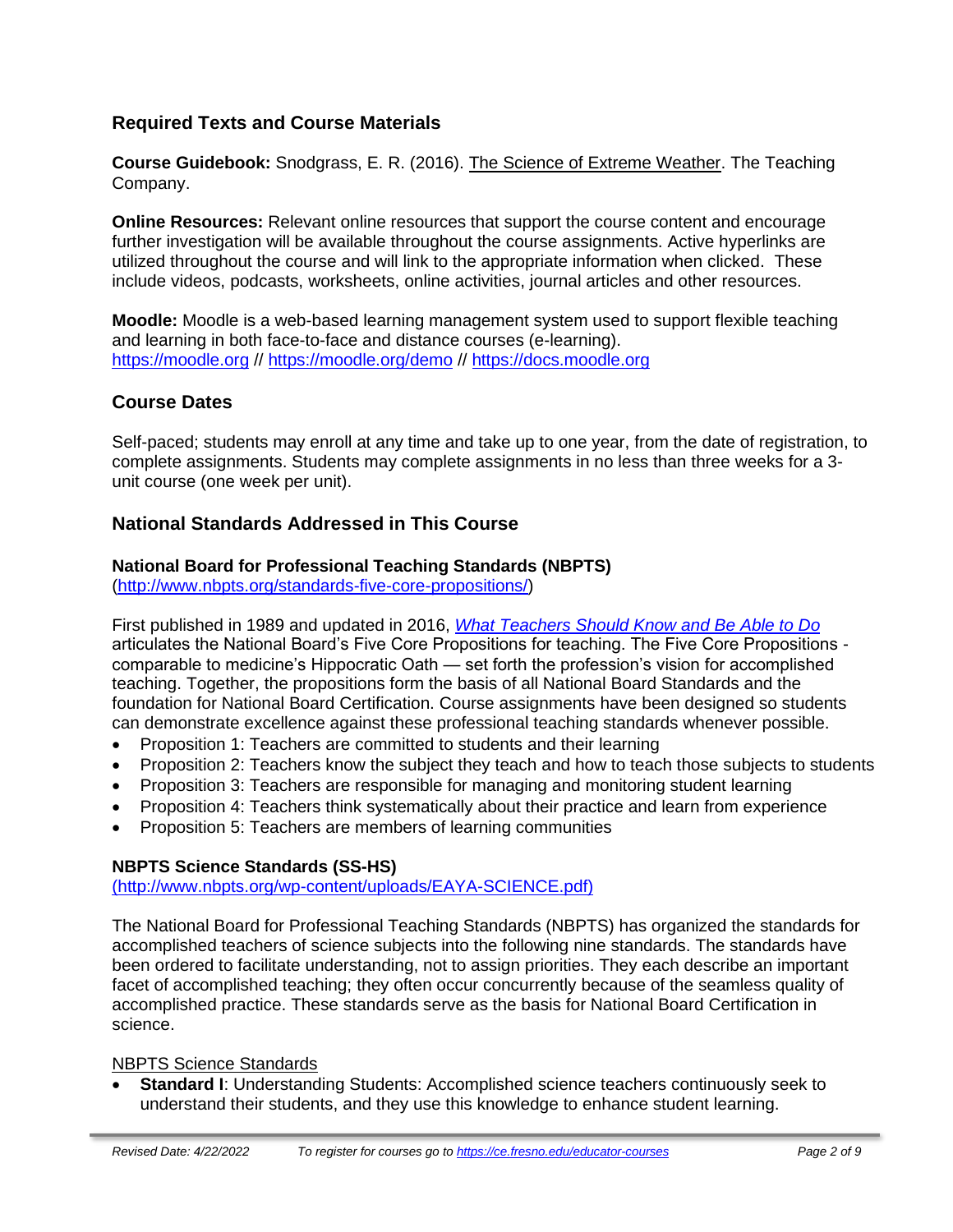- **Standard II**: Knowledge of Science: Accomplished science teachers have comprehensive understandings of the nature of science, inquiry, and natural phenomena.
- **Standard III**: Curriculum and Instruction: Accomplished science teachers thoughtfully and deliberately implement a standards-based curriculum using a variety of high-quality instructional strategies and resources to enhance student learning.
- **Standard IV**: Assessment: Accomplished science teachers purposefully assess their students in order to set learning goals, differentiate instruction, and encourage student learning.
- **Standard V**: Learning Environment: Accomplished science teachers create and maintain a safe and engaging learning environment to promote and support science learning for all students.
- **Standard VI**: Family and Community Partnerships: Accomplished science teachers establish productive interactions and successful partnerships with families and communities to enhance student learning.
- **Standard VII**: Advancing Professionalism: Accomplished science teachers advance their professionalism by pursuing leadership roles, collaborating with colleagues, and undertaking high-quality professional learning opportunities.
- **Standard VIII**: Diversity, Fairness, Equity and Ethics: Accomplished science teachers understand and value diversity, and they engage all students in high-quality science learning through fair, equitable, and ethical teaching practices.
- **Standard IX:** Reflection: Accomplished science teachers continually reflect on their teaching practice in order to maximize their own professional growth and improve the quality of their students' learning experiences

## **Common Core State Standards (CCSS)** [\(www.corestandards.org\)](http://www.corestandards.org/)

The Common Core State Standards provide a consistent, clear understanding of what students are expected to learn, so teachers and parents know what they need to do to help them. The standards are designed to be robust and relevant to the real world, reflecting the knowledge and skills that our young people need for success in college and careers. With American students fully prepared for the future, our communities will be best positioned to compete successfully in the global economy.

## **Continuing Education Student Learning Outcomes (CE-SLO)**

| CE-SLO 1            | Demonstrate proficient written communication by articulating a clear focus,<br>synthesizing arguments, and utilizing standard formats in order to inform and<br>persuade others, and present information applicable to targeted use. |
|---------------------|--------------------------------------------------------------------------------------------------------------------------------------------------------------------------------------------------------------------------------------|
| CE-SLO <sub>2</sub> | Demonstrate comprehension of content-specific knowledge and the ability to<br>apply it in theoretical, personal, professional, or societal contexts.                                                                                 |
| CE-SLO <sub>3</sub> | Reflect on their personal and professional growth and provide evidence of how<br>such reflection is utilized to manage personal and professional improvement.                                                                        |
| CE-SLO 4            | Apply critical thinking competencies by generating probing questions,<br>recognizing underlying assumptions, interpreting and evaluating relevant<br>information, and applying their understandings to the professional setting.     |
| CE-SLO <sub>5</sub> | Reflect on values that inspire high standards of professional and ethical<br>behavior as they pursue excellence in applying new learning to their chosen<br>field.                                                                   |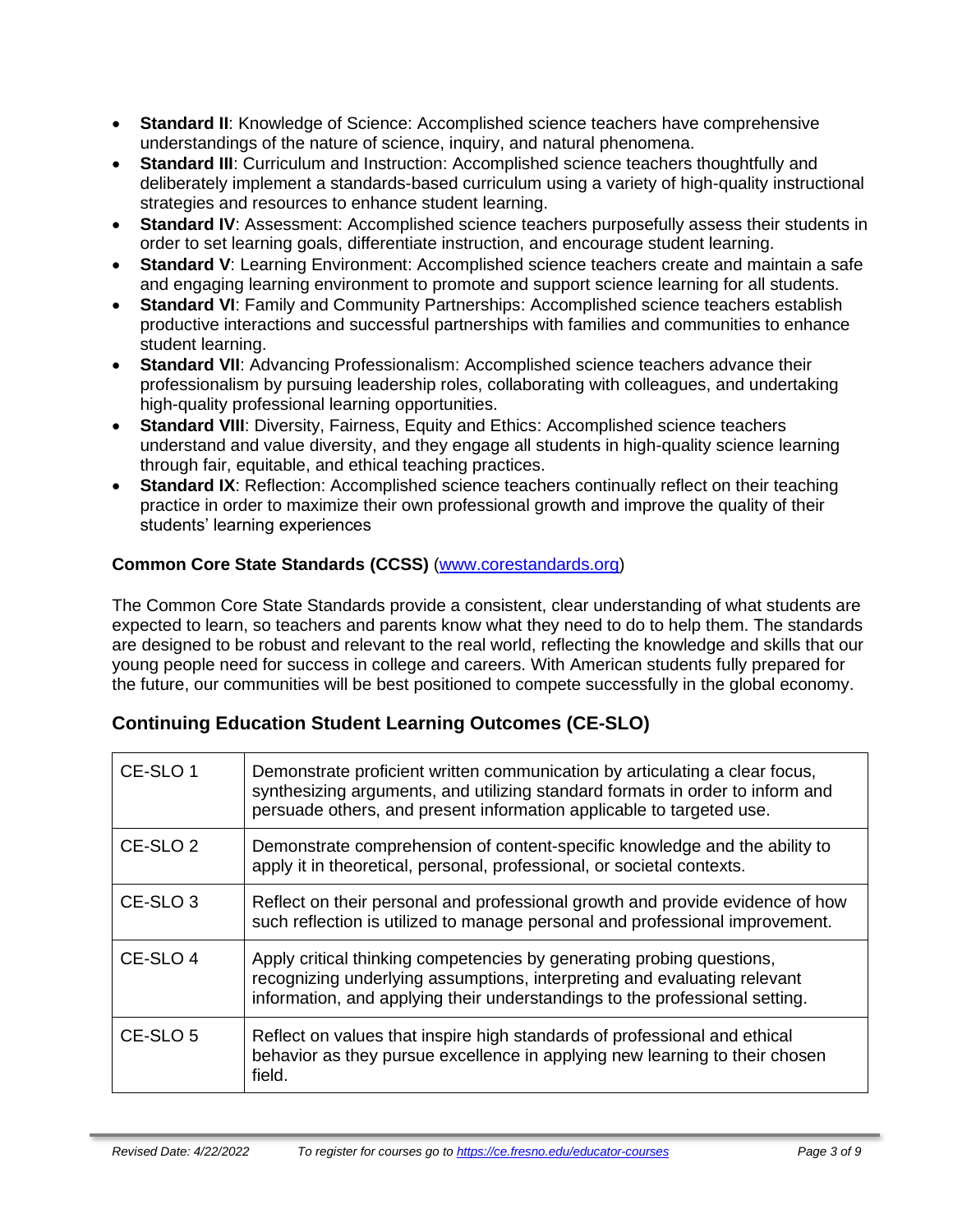| l CE-SLO 6 | Identify information needed in order to fully understand a topic or task, organize<br>that information, identify the best sources of information for a given enquiry,<br>locate and critically evaluate sources, and accurately and effectively share that<br>information. |
|------------|----------------------------------------------------------------------------------------------------------------------------------------------------------------------------------------------------------------------------------------------------------------------------|
|            |                                                                                                                                                                                                                                                                            |

## **Course Student Learning Outcomes (C-SLO)**

|                    | <b>Student Learning Outcomes for This Course</b>                     | <b>National</b>                         | <b>CE-SLO</b> |
|--------------------|----------------------------------------------------------------------|-----------------------------------------|---------------|
|                    | By the end of this course student will be able to:                   | <b>Standards</b><br>Addressed*          | Addressed**   |
| C-SLO <sub>1</sub> | Define weather and its components.                                   | <b>Science Standards</b><br>II, III, IV | CE 1, 2, 6    |
| C-SLO <sub>2</sub> | Compare the different methods of predicting<br>and tracking weather. | <b>Science Standards</b><br>II, III, IV | CE 1, 2       |
| C-SLO <sub>3</sub> | Explain the making of thunder and lightning.                         | <b>Science Standards</b><br>II, III, IV | CE 1, 2, 6    |
| C-SLO <sub>4</sub> | Connect wind speed to thunderstorms.                                 | <b>Science Standards</b><br>II, III, IV | CE 2, 4, 6    |
| C-SLO <sub>5</sub> | Describe the formation of tornadoes.                                 | <b>Science Standards</b><br>II, III, IV | CE 1, 2, 6    |
| C-SLO <sub>6</sub> | Analyze the hazards of snow and ice.                                 | <b>Science Standards</b><br>II, III, IV | CE 2, 4, 5    |
| C-SLO <sub>7</sub> | Discuss the causes of floods and droughts.                           | <b>Science Standards</b><br>II, III, IV | CE 1, 2, 5    |
| C-SLO <sub>8</sub> | Explain the cause and effect of hurricanes and<br>El Nino.           | Science Standards<br>II, III, IV        | CE 1, 2, 5    |
| C-SLO <sub>9</sub> | Create age-appropriate educational activities<br>related to weather. | <b>Science Standards</b><br>I, IV, IX   | CE 1, 4       |

\* Please refer to the section on **National Standards Addressed in This Course**

\*\* Please refer to the section on **Continuing Education Student Learning Outcomes**

## **Topics, Assignments, and Activities**

The participant's grade will be determined by the number and quality of modules they choose to complete. Outlined below are the module requirements for each type of unit and grade options.

If working towards the "A letter grade" option:

- Eight modules Complete all 8 content modules.
- Complete the Knowledge Check per module.
- Complete one (1) other assignment/forum per module.
- All coursework with must receive "A-grade" quality or better.

If working towards the "B letter grade" option:

- Six modules Complete 6 of the 8 content modules (any 6 of your choice).
- Complete the Knowledge Check per module.
- Complete one (1) other assignment/forum per module.
- All coursework with must receive "B-grade" quality or better.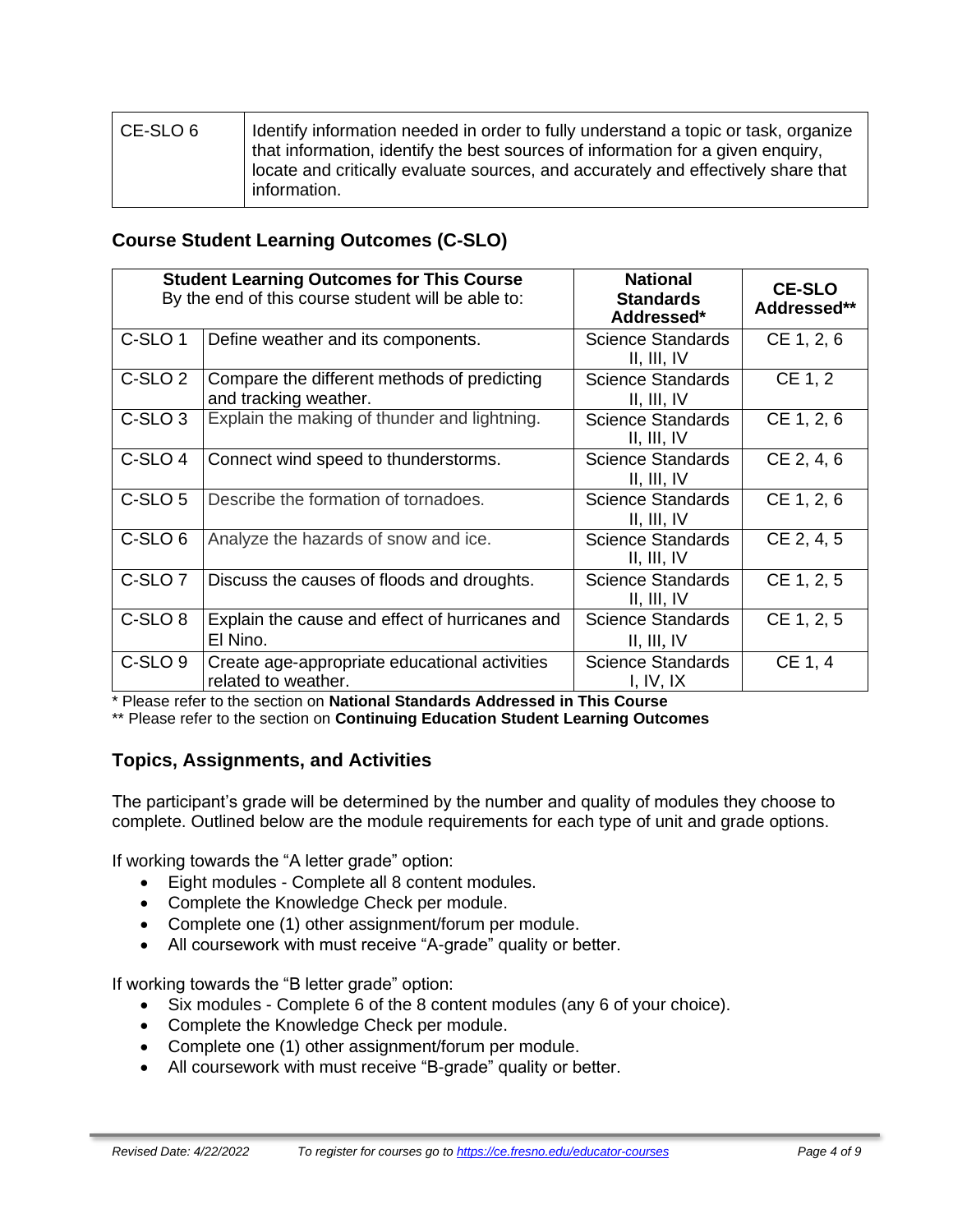| <b>Module</b><br><b>Module Title</b>                                                        | <b>Module Assignments and Activities</b>                                                                                                                                                                                                                                                                                                                                                                                                                                                                                                                                                                                 | <b>Points</b><br><b>Possible</b><br>for Each<br><b>Assignment</b> |
|---------------------------------------------------------------------------------------------|--------------------------------------------------------------------------------------------------------------------------------------------------------------------------------------------------------------------------------------------------------------------------------------------------------------------------------------------------------------------------------------------------------------------------------------------------------------------------------------------------------------------------------------------------------------------------------------------------------------------------|-------------------------------------------------------------------|
| <b>Welcome Module</b>                                                                       | Introduction video<br>$\bullet$                                                                                                                                                                                                                                                                                                                                                                                                                                                                                                                                                                                          |                                                                   |
|                                                                                             | <b>Course Syllabus</b><br>$\bullet$                                                                                                                                                                                                                                                                                                                                                                                                                                                                                                                                                                                      |                                                                   |
|                                                                                             | Introduce Yourself Forum<br>$\bullet$                                                                                                                                                                                                                                                                                                                                                                                                                                                                                                                                                                                    |                                                                   |
| Module $1 -$                                                                                | Watch Videos 1, 2, 3<br>$\bullet$                                                                                                                                                                                                                                                                                                                                                                                                                                                                                                                                                                                        |                                                                   |
| The Making of                                                                               | Read Guidebook Lectures 1, 2, 3                                                                                                                                                                                                                                                                                                                                                                                                                                                                                                                                                                                          |                                                                   |
| Weather                                                                                     | 1.1 Knowledge Check: The Making of Weather<br>$\bullet$                                                                                                                                                                                                                                                                                                                                                                                                                                                                                                                                                                  | Pass                                                              |
|                                                                                             | 1.2 Reflective Forum: The Making of Weather<br>$\bullet$                                                                                                                                                                                                                                                                                                                                                                                                                                                                                                                                                                 | Pass                                                              |
|                                                                                             | 1.3 Application: Presentation, Lesson Plan, or Choice<br>$\bullet$                                                                                                                                                                                                                                                                                                                                                                                                                                                                                                                                                       | Pass                                                              |
| Module $2 -$                                                                                | Watch Videos 4, 5, 6<br>$\bullet$                                                                                                                                                                                                                                                                                                                                                                                                                                                                                                                                                                                        |                                                                   |
| <b>Predicting Weather</b>                                                                   | Read Guidebook Lectures 4, 5, 6<br>$\bullet$                                                                                                                                                                                                                                                                                                                                                                                                                                                                                                                                                                             |                                                                   |
|                                                                                             | 2.1 Knowledge Check: Predicting Weather<br>$\bullet$                                                                                                                                                                                                                                                                                                                                                                                                                                                                                                                                                                     | Pass                                                              |
|                                                                                             | 2.2 Reflective Forum: Predicting Weather<br>$\bullet$                                                                                                                                                                                                                                                                                                                                                                                                                                                                                                                                                                    | Pass<br>Pass                                                      |
|                                                                                             | 2.3 Application: Presentation, Lesson Plan, or Choice<br>٠                                                                                                                                                                                                                                                                                                                                                                                                                                                                                                                                                               |                                                                   |
| Module $3-$                                                                                 | Watch Videos 7, 8, 9<br>$\bullet$                                                                                                                                                                                                                                                                                                                                                                                                                                                                                                                                                                                        |                                                                   |
| Lightning and<br>Thunder                                                                    | Read Guidebook Lectures 7, 8, 9<br>$\bullet$                                                                                                                                                                                                                                                                                                                                                                                                                                                                                                                                                                             |                                                                   |
|                                                                                             | 3.1 Knowledge Check: Lightning and Thunder<br>$\bullet$                                                                                                                                                                                                                                                                                                                                                                                                                                                                                                                                                                  | Pass<br>Pass                                                      |
|                                                                                             | 3.2 Reflective Forum: Lightning and Thunder<br>$\bullet$                                                                                                                                                                                                                                                                                                                                                                                                                                                                                                                                                                 | Pass                                                              |
|                                                                                             | 3.3 Application: Presentation, Lesson Plan, or Choice<br>٠                                                                                                                                                                                                                                                                                                                                                                                                                                                                                                                                                               |                                                                   |
| Module 4 - Wind                                                                             | Watch Videos 10, 11, 12<br>$\bullet$                                                                                                                                                                                                                                                                                                                                                                                                                                                                                                                                                                                     |                                                                   |
| and Thunderstorms                                                                           | Read Guidebook Lectures 10, 11, 12<br>$\bullet$                                                                                                                                                                                                                                                                                                                                                                                                                                                                                                                                                                          | Pass                                                              |
|                                                                                             | 4.1 Knowledge Check: Wind and Thunderstorms<br>$\bullet$                                                                                                                                                                                                                                                                                                                                                                                                                                                                                                                                                                 | Pass                                                              |
|                                                                                             | 4.2 Reflective Forum: Wind and Thunderstorms<br>$\bullet$                                                                                                                                                                                                                                                                                                                                                                                                                                                                                                                                                                | Pass                                                              |
|                                                                                             | 4.3 Application: Presentation, Lesson Plan, or Choice<br>$\bullet$                                                                                                                                                                                                                                                                                                                                                                                                                                                                                                                                                       |                                                                   |
| Module $5-$                                                                                 | Watch Videos 13, 14, 15<br>$\bullet$                                                                                                                                                                                                                                                                                                                                                                                                                                                                                                                                                                                     |                                                                   |
| Tornadoes and<br>Mountains                                                                  | Read Guidebook Lectures 13, 14, 15<br>$\bullet$                                                                                                                                                                                                                                                                                                                                                                                                                                                                                                                                                                          | Pass                                                              |
|                                                                                             | 5.1 Knowledge Check: Tornadoes and Mountains<br>$\bullet$                                                                                                                                                                                                                                                                                                                                                                                                                                                                                                                                                                | Pass                                                              |
|                                                                                             | 5.2 Reflective Forum: Tornadoes and Mountains<br>$\bullet$                                                                                                                                                                                                                                                                                                                                                                                                                                                                                                                                                               | Pass                                                              |
| Module 6 - Snow                                                                             | 5.3 Application: Presentation, Lesson Plan, or Choice<br>$\bullet$                                                                                                                                                                                                                                                                                                                                                                                                                                                                                                                                                       |                                                                   |
| and Ice                                                                                     | Watch Videos 16, 17, 18<br>$\bullet$                                                                                                                                                                                                                                                                                                                                                                                                                                                                                                                                                                                     |                                                                   |
|                                                                                             | Read Guidebook Lectures 16, 17, 18                                                                                                                                                                                                                                                                                                                                                                                                                                                                                                                                                                                       | Pass                                                              |
|                                                                                             | 6.1 Knowledge Check: Snow and Ice<br>$\bullet$<br>6.2 Reflective Forum: Snow and Ice                                                                                                                                                                                                                                                                                                                                                                                                                                                                                                                                     | Pass                                                              |
|                                                                                             | $\bullet$                                                                                                                                                                                                                                                                                                                                                                                                                                                                                                                                                                                                                |                                                                   |
|                                                                                             |                                                                                                                                                                                                                                                                                                                                                                                                                                                                                                                                                                                                                          |                                                                   |
|                                                                                             |                                                                                                                                                                                                                                                                                                                                                                                                                                                                                                                                                                                                                          |                                                                   |
|                                                                                             |                                                                                                                                                                                                                                                                                                                                                                                                                                                                                                                                                                                                                          |                                                                   |
|                                                                                             |                                                                                                                                                                                                                                                                                                                                                                                                                                                                                                                                                                                                                          |                                                                   |
|                                                                                             |                                                                                                                                                                                                                                                                                                                                                                                                                                                                                                                                                                                                                          |                                                                   |
|                                                                                             |                                                                                                                                                                                                                                                                                                                                                                                                                                                                                                                                                                                                                          |                                                                   |
|                                                                                             |                                                                                                                                                                                                                                                                                                                                                                                                                                                                                                                                                                                                                          |                                                                   |
|                                                                                             |                                                                                                                                                                                                                                                                                                                                                                                                                                                                                                                                                                                                                          |                                                                   |
|                                                                                             |                                                                                                                                                                                                                                                                                                                                                                                                                                                                                                                                                                                                                          |                                                                   |
|                                                                                             |                                                                                                                                                                                                                                                                                                                                                                                                                                                                                                                                                                                                                          | Pass                                                              |
| <b>Module 7 - Floods</b><br>and Droughts<br>Module $8-$<br>Hurricanes and El<br><b>Nino</b> | 6.3 Application: Presentation, Lesson Plan, or Choice<br>٠<br>Watch Videos 19, 20, 21<br>$\bullet$<br>Read Guidebook Lectures 19, 20, 21<br>$\bullet$<br>7.1 Knowledge Check: Floods and Droughts<br>$\bullet$<br>7.2 Reflective Forum: Floods and Droughts<br>$\bullet$<br>7.3 Application: Presentation, Lesson Plan, or Choice<br>٠<br>Watch Videos 22, 23, 24<br>$\bullet$<br>Read Guidebook Lectures 22, 23, 24<br>٠<br>8.1 Knowledge Check: Hurricanes and El Nino<br>$\bullet$<br>8.2 Reflective Forum: Hurricanes and El Nino<br>$\bullet$<br>8.3 Application: Presentation, Lesson Plan, or Choice<br>$\bullet$ | Pass<br>Pass<br>Pass<br>Pass<br>Pass<br>Pass                      |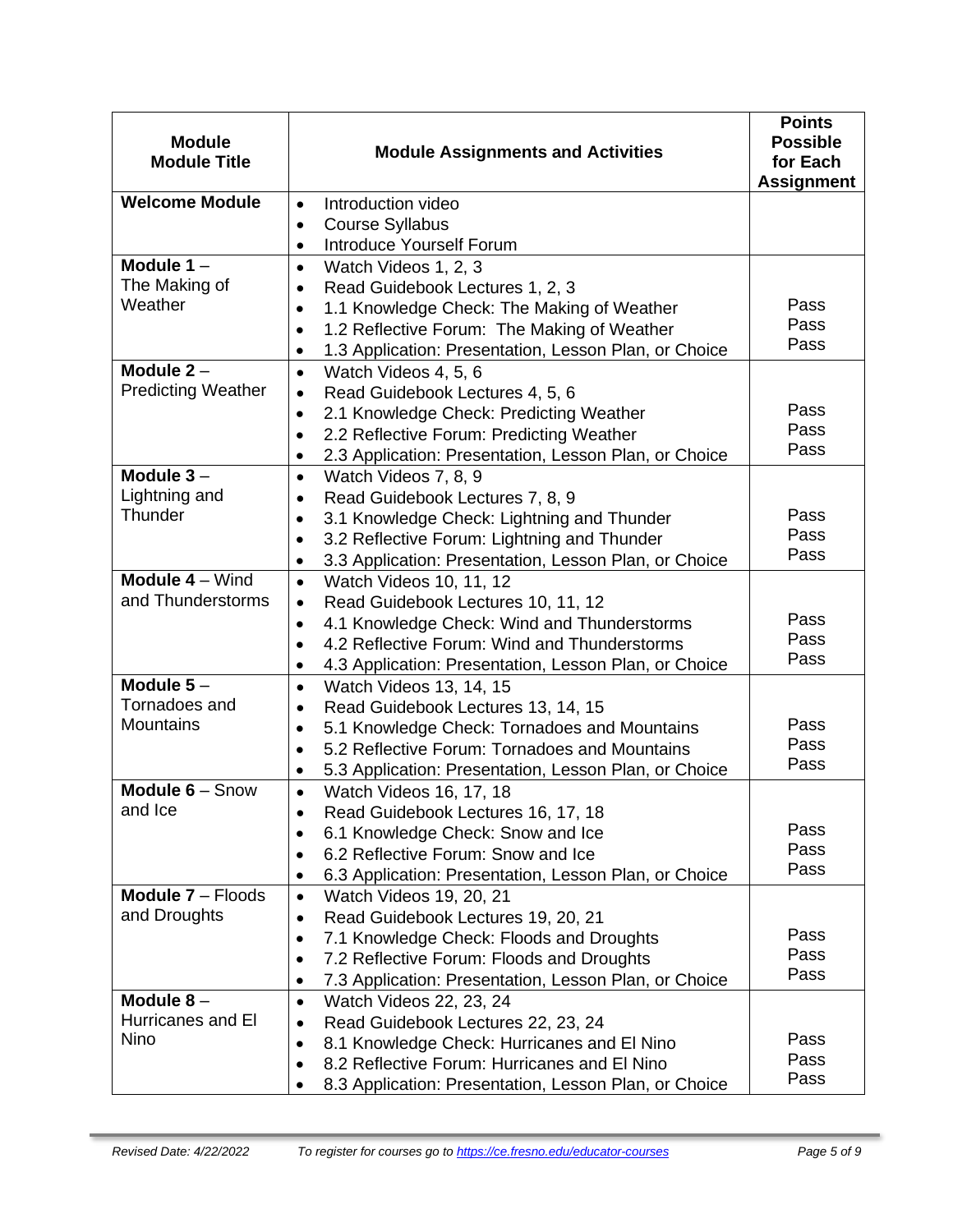| Course Wrap-up $-$<br>Final Reflection Forum |  |                                           |  |
|----------------------------------------------|--|-------------------------------------------|--|
| Grading and                                  |  | <b>Course Evaluation</b>                  |  |
| Evaluation                                   |  | <b>Course Completion Checklist</b>        |  |
|                                              |  | <b>Grade Request / Transcript Request</b> |  |

## **Grading Policies, Rubrics, and Requirements for Assignments**

#### **Grading Policies**

- Assignments will be graded per criteria presented in the course rubrics.
- $A = 90-100\%$  and  $B = 80-89\%$ , (anything below 80% will not receive credit.)
- The discernment between an A or a B letter grade is at the discretion of the instructor based on the quality of work submitted (see course rubrics).
- Coursework falling below a B grade will be returned with further instructions.
- All assignments must be completed to receive a grade and are expected to reflect the quality that teacher-training institutions require of professional educators. If completed assignments do not meet this standard, students will be notified with further instructions from the instructor.

| Grade     | <b>Percent</b> | <b>Description</b> | <b>Rubric</b>                                                                                                                                                                                   |
|-----------|----------------|--------------------|-------------------------------------------------------------------------------------------------------------------------------------------------------------------------------------------------|
| A         | 90-100%        | Excellent          | Meets all course / assignment requirements with<br>significant evidence of subject mastery and<br>demonstration of excellent graduate level<br>professional development scholarship.            |
| B         | 80-89%         | Very Good          | Adequately meets criteria for all course/assignment<br>requirements - demonstrates subject competency<br>with very good graduate level professional<br>development scholarship.                 |
| <b>NC</b> | Below 80%      | Unacceptable       | Does not meet the minimum criteria for all<br>course/assignment requirements and demonstrated<br>little, if any, evidence of acceptable graduate level<br>professional development scholarship. |

#### **Grading Rubrics**

#### **Writing Requirements**

- **Superior:** Writing is clear, succinct, and reflects graduate level expectations. Clearly addresses all parts of the writing task. Maintains a consistent point of view and organizational structure. Includes relevant facts, details, and explanations.
- **Standard:** Writing is acceptable with very few mistakes in grammar and spelling. Addresses most parts of the writing task. Maintains a mostly consistent point of view and organizational structure. Includes mostly relevant facts, details, and explanations.
- **Sub-standard:** Writing contains noticeable mistakes in grammar and spelling. Does not address all parts of the writing task. Lacks a consistent point of view and organizational structure. May include marginally relevant facts, details, and explanations.

#### **Lesson Plan Requirements**

• **Superior:** Instructional goals and objectives clearly stated. Instructional strategies appropriate for learning outcome(s). Method for assessing student learning and evaluating instruction is clearly delineated and authentic. All materials necessary for student and teacher to complete lesson clearly listed.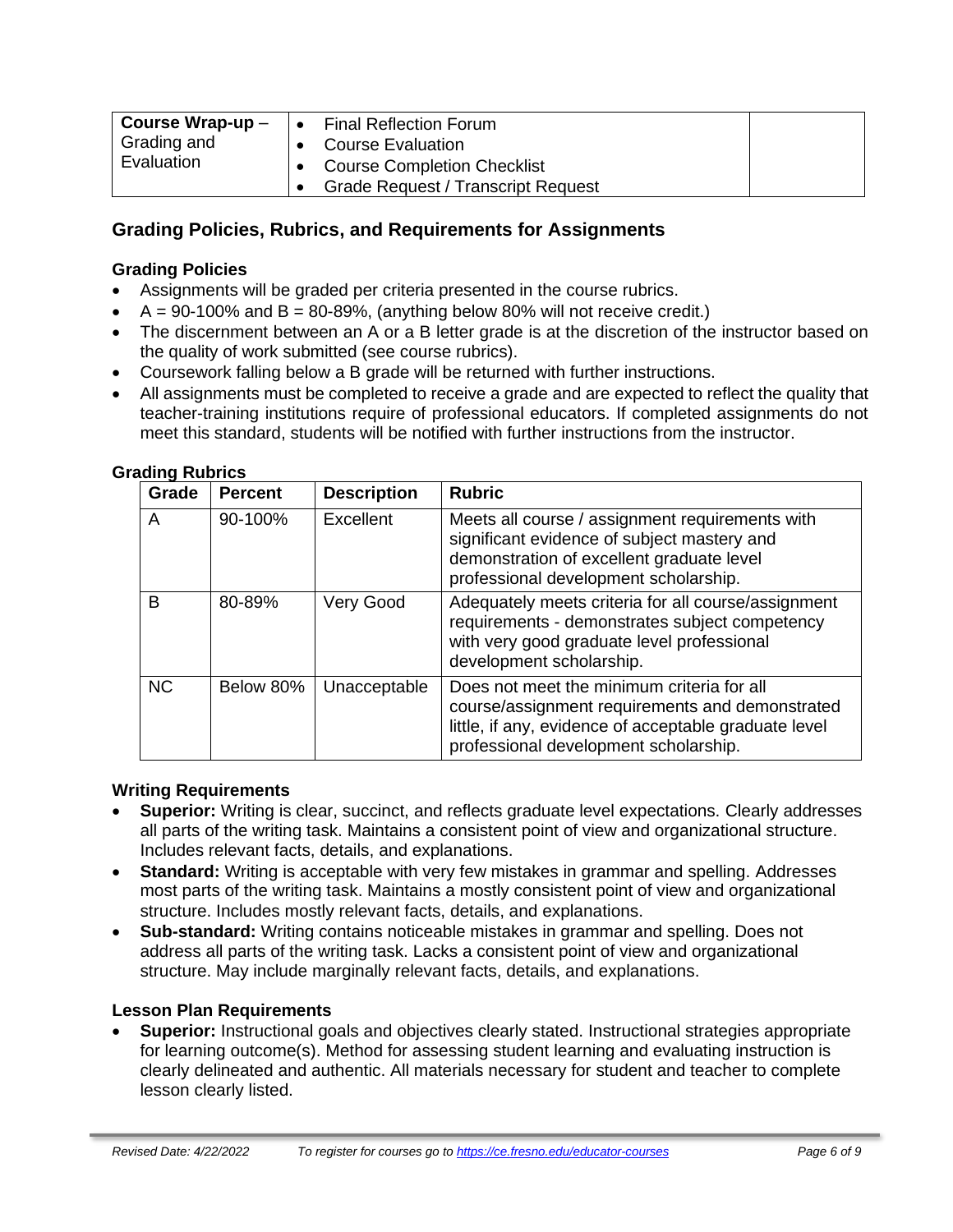- **Standard:** Instructional goals and objectives are stated but are not easy to understand. Some instructional strategies are appropriate for learning outcome(s). Method for assessing student learning and evaluating instruction is present. Most materials necessary for student and teacher to complete lesson are listed.
- **Sub-standard:** Instructional goals and objectives are not stated. Learners cannot tell what is expected of them. Instructional strategies are missing or strategies used are inappropriate. Method for assessing student learning and evaluating instruction is missing. Materials necessary for student and teacher to complete lesson are missing.

## **Instructor/Student Contact Information**

Throughout the course participants will be communicating with the instructor and their classmates on a regular basis using asynchronous discussion forums. Students are provided with instructor contact information in the event they want to make email or phone contact. In addition, students are encouraged to email or phone the instructor at any time. Students will also receive feedback on the required assignments as they are submitted.

## **Forums**

Participation is an important expectation of this course and all online courses. Online discussions promote reflection and analysis while allowing students to appreciate and evaluate positions that others express. While students may not be engaging with the same students throughout this course, they will be expected to offer comments, questions, and replies to the discussion question whenever possible. The faculty role in the discussion forum is that of an observer and facilitator.

### **Coursework Hours**

Based on the Carnegie Unit standard, a unit of graduate credit measures academic credit based on the number of hours the student is engaged in learning. This includes all time spent on the course: reading the textbook, watching videos, listening to audio lessons, researching topics, writing papers, creating projects, developing lesson plans, posting to discussion boards, etc. Coursework offered for FPU Continuing Education graduate credit adheres to 45 hours per semester unit for the 900-level courses. Therefore, a student will spend approximately 135 hours on a typical 3-unit course.

## **Services for Students with Disabilities**

Students with disabilities are eligible for reasonable accommodations in their academic work in all classes. In order to receive assistance, the student with a disability must provide the Academic Support Center with documentation, which describes the specific disability. The documentation must be from a qualified professional in the area of the disability (i.e. psychologist, physician or educational diagnostician). Students with disabilities should contact the Academic Support Center to discuss academic and other needs as soon as they are diagnosed with a disability. Once documentation is on file, arrangements for reasonable accommodations can be made. For more information and for downloadable forms, please go to [https://www.fresno.edu/students/academic](https://www.fresno.edu/students/academic-support/services-students-disabilities)[support/services-students-disabilities.](https://www.fresno.edu/students/academic-support/services-students-disabilities)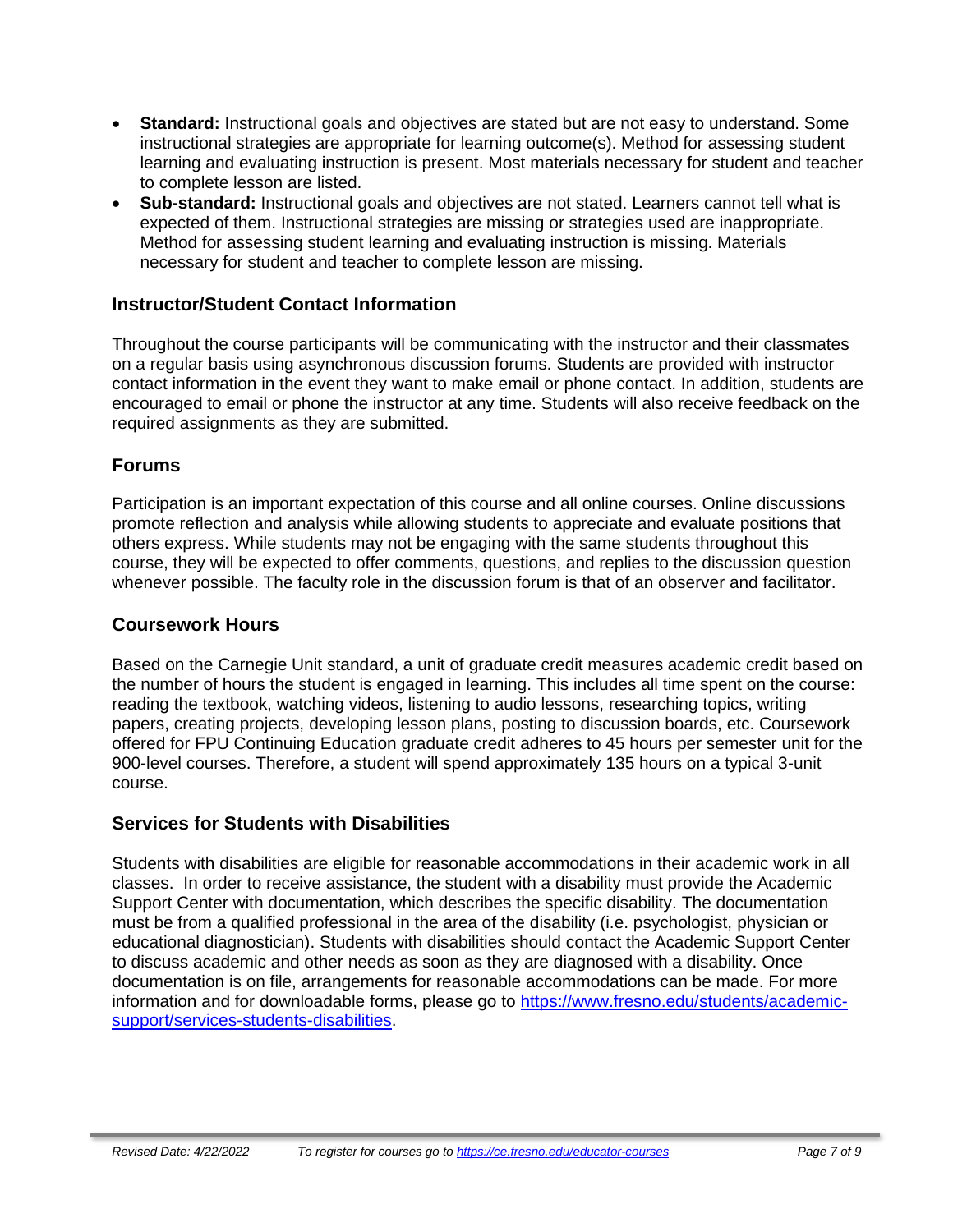## **Plagiarism and Academic Honesty**

All people participating in the educational process at Fresno Pacific University are expected to pursue honesty and integrity in all aspects of their academic work. Academic dishonesty, including plagiarism, will be handled per the procedures set forth in the Fresno Pacific University Catalogue <https://www.fresno.edu/students/registrars-office/academic-catalogs>

## **Technology Requirements**

To successfully complete the course requirements, course participants will need Internet access, can send and receive email, know how to manage simple files in a word processing program, and have a basic understanding of the Internet. Please remember that the instructor is not able to offer technical support. If you need technical support, please contact your Internet Service Provider.

**Moodle:** This course will be delivered totally online. Moodle is a learning management system that provides students access to online resources, documents, graded assignments, quizzes, discussion forums, etc. Moodle is easy to learn and has a friendly user interface. To learn more about Moodle, go to [https://docs.moodle.org/33/en/Student\\_FAQ.](https://docs.moodle.org/33/en/Student_FAQ) There are also some student tutorials on the Center for Online Learning website at Fresno Pacific University - [https://col.fresno.edu/student.](https://col.fresno.edu/student)

**Moodle Site Login and Passwords:** Students will need to have internet access to log onto [https://ce-connect.fresno.edu.](https://ce-connect.fresno.edu/) The username and password numbers for Moodle access will be sent to you by the university using the email address you submitted at the time of registration. The instructor will then contact you with a welcome communication. If you need help with your username and password recovery, please contact the Continuing Education office at (800) 372- 5505 or (559) 453-2000 during regular office hours - Mon-Fri 8:00 am to 5:00 pm. or email them at [prof.dev@fresno.edu.](mailto:prof.dev@fresno.edu)

**Getting Help with Moodle:** If you need help with Moodle, please contact the Center for Online Learning (COL), by telephone or the website. Help by phone (559) 453-3460 is available Mon-Thurs 8:00 am to 8:00 pm and on Fridays from 8:00 am to 5:00 pm, or by filling out a "Request Services" form at [https://col.fresno.edu/contact/request-services.](https://col.fresno.edu/contact/request-services) Please identify that you are with the "School = Continuing Education".

## **Final Course Grade and Transcripts**

When all work for the course has been completed, students will need to logon to the Continuing Education website [\(https://ce.fresno.edu/my-account\)](https://ce.fresno.edu/my-account) and "Request Final Grade". Once the instructor receives the requests and submits the grade online, students may log back in to view their Final Grade Report or order transcripts online. Please allow at least two weeks for the final grade to be posted. For more information, see the Continuing Education Policies and Procedures at [https://ce.fresno.edu/ce-policies-and-procedures.](https://ce.fresno.edu/ce-policies-and-procedures)

## **University Policies and Procedures**

Students are responsible for becoming familiar with the information presented in the Academic Catalog and for knowing and observing all policies and procedures related to their participation in the university community. A summary of university policies may be found on the university website at [https://www.fresno.edu/students/registrars-office/academic-catalogs.](https://www.fresno.edu/students/registrars-office/academic-catalogs)